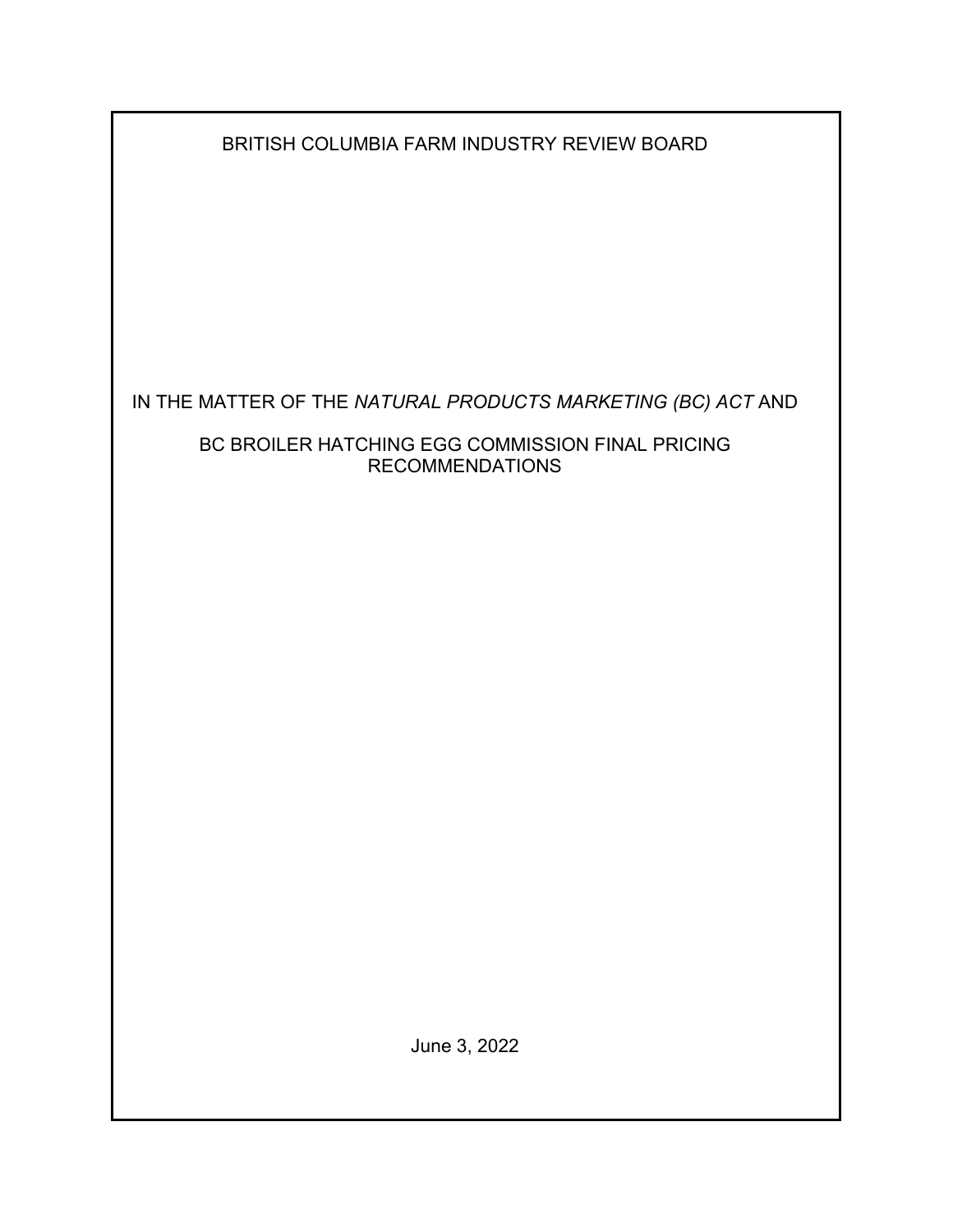## **Decision Summary**

- 1. The British Columbia Farm Industry Review Board (BCFIRB) gives approval to the British Columbia Broiler Hatching Egg Commission (Commission) to implement its long-term pricing recommendations on the following conditions:
	- a) The Commission give one production period implementation notice to the BC Chicken Marketing Board (Chicken Board), stakeholders, and BCFIRB; and,
	- b) The Commission follow the graduated process established in its March 4, 2022 submission.
- 2. The Commission will provide an implementation progress report to BCFIRB by December 16, 2022.
- 3. On an on-going basis, the Commission will monitor implementation impacts on hatching egg producers and hatcheries; and, through the Chicken Board, implementation impacts on chicken growers and processors.
- 4. The Commission and Chicken Board are to collaborate as necessary to ensure any significant implementation impacts are duly considered and mitigated as appropriate.

### **Introduction**

- 5. On March 17, 2020, BCFIRB established a Chicken Sector Pricing Supervisory Review (Pricing Review) and panel (the Panel) to consider the Commission's notice to exit the price linkage agreement with the Chicken Board and address any related supervisory matters that the Panel deemed necessary. The exit notice was concurrent with linkage-related appeals filed by the Primary Poultry Processors Association (PPPABC) and the BC Chicken Growers Association (BCCGA) in December 2019. The appeals were subsequently deferred pending completion of the supervisory process.
- 6. Meanwhile, the Chicken Board was continuing development of a long-term pricing formula for chicken growers, arising from BCFIRB's May 16, 2019 *PPPABC and BCCGA v BC Chicken Marketing Board*[1](#page-1-0) appeal decision. The decision directed the Chicken Board to complete a long-term pricing formula by period A-161 (January 19, 2020). The Chicken Board requested (January 15, 2020) and was granted (January 21, 2020) a deadline extension to "… not later than the start of period A-163" (May 10, 2020) following submissions from the Commission and sector stakeholders.

<span id="page-1-0"></span><sup>1</sup> The June 2018 Chicken Board's interim formula of June 2018 was appealed by the Primary Poultry Processors Association of BC (PPPABC) and the BC Chicken Growers Association (BCCGA), which proceeded to hearing in late 2018.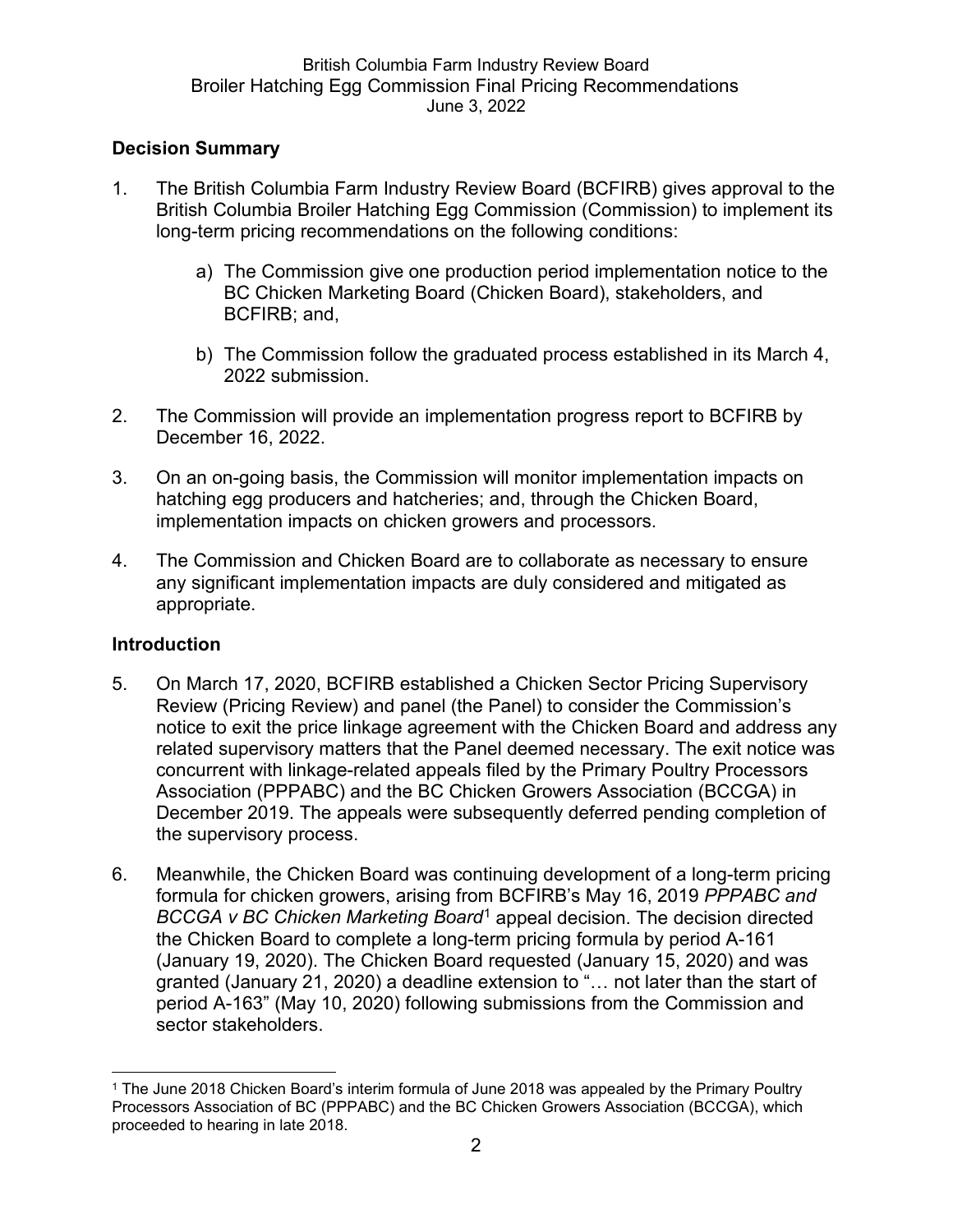- 7. On April 29, 2020, the Chicken Board notified BCFIRB that it required a second deadline extension to complete its long-term pricing formula. On April 29, 2020, the pricing appeal panel rescinded its Order establishing the A-163 extension deadline and concluded its involvement with the long-term pricing formula. Subsequently issues related to the adoption of a new chicken pricing formula were subject to BCFIRB's supervisory authority.
- 8. As a result of the April 29, 2020 appeal panel decision, the Chicken Board's development of a long-term pricing formula was incorporated into BCFIRB's Pricing Review.
- 9. A full chronology of events leading up to the Pricing Review is detailed in the Panel's July 3, [2](#page-2-0)020, Interim Pricing supervisory decision.<sup>2</sup> That chronology will not be repeated here.
- 10. The goals and objectives of the Pricing Review were set out in the "Long Term Chicken Sector Pricing Review Process Terms of Reference" (Terms of Reference), developed by the Commission and the Chicken Board and approved by BCFIRB on October 28, 2020:

A long-term pricing approach for regulated products in the mainstream chicken and broiler hatching egg sectors in BC, including a decision on the appropriateness of a price linkage agreement between the two sectors that address the policy objectives of:

- Verified COP/reasonable returns-based pricing mechanisms for BC hatching egg producers and chicken growers.
- BC chicken processors being competitive in the Canadian market for chicken.
- BC hatcheries receiving a "reasonable" margin for hatching services.
	- $\triangleright$  The confirmation of a breeder chick pricing formula.
	- $\triangleright$  The confirmation of a breeder vaccination program pricing formula for hatcheries.
- 11. To assist the Commission and Chicken Board (the Boards) with meeting the Terms of Reference objectives, BCFIRB retained a liaison. The liaison was responsible for working with the Boards and stakeholders to facilitate a successful outcome and provide regular reports to the Panel.
- 12. On March 4, 2022, the Boards made final submissions to the Panel under a common covering letter. The Commission provided its final long-term pricing recommendations for the hatching egg and hatchery sectors that included a costbased pricing formula. The Chicken Board, however, only provided a plan to develop a long-term cost-based pricing formula. Initially, the Chicken Board said this would take two years. Further to stakeholder input, the Chicken Board agreed that they should be able to get it done within a year.

<span id="page-2-0"></span><sup>2</sup> 2020 July 3. BCFIRB. In the Matter of the *[Natural Products Marketing \(BC\) Act](https://www2.gov.bc.ca/assets/gov/british-columbians-our-governments/organizational-structure/boards-commissions-tribunals/bc-farm-industry-review-board/regulated-marketing/supervisory-reviews/2020-chicken-pricing/2020_jul_3_interim_pricing_decision.pdf)* and Interim Pricing in the [BC Chicken Sector.](https://www2.gov.bc.ca/assets/gov/british-columbians-our-governments/organizational-structure/boards-commissions-tribunals/bc-farm-industry-review-board/regulated-marketing/supervisory-reviews/2020-chicken-pricing/2020_jul_3_interim_pricing_decision.pdf)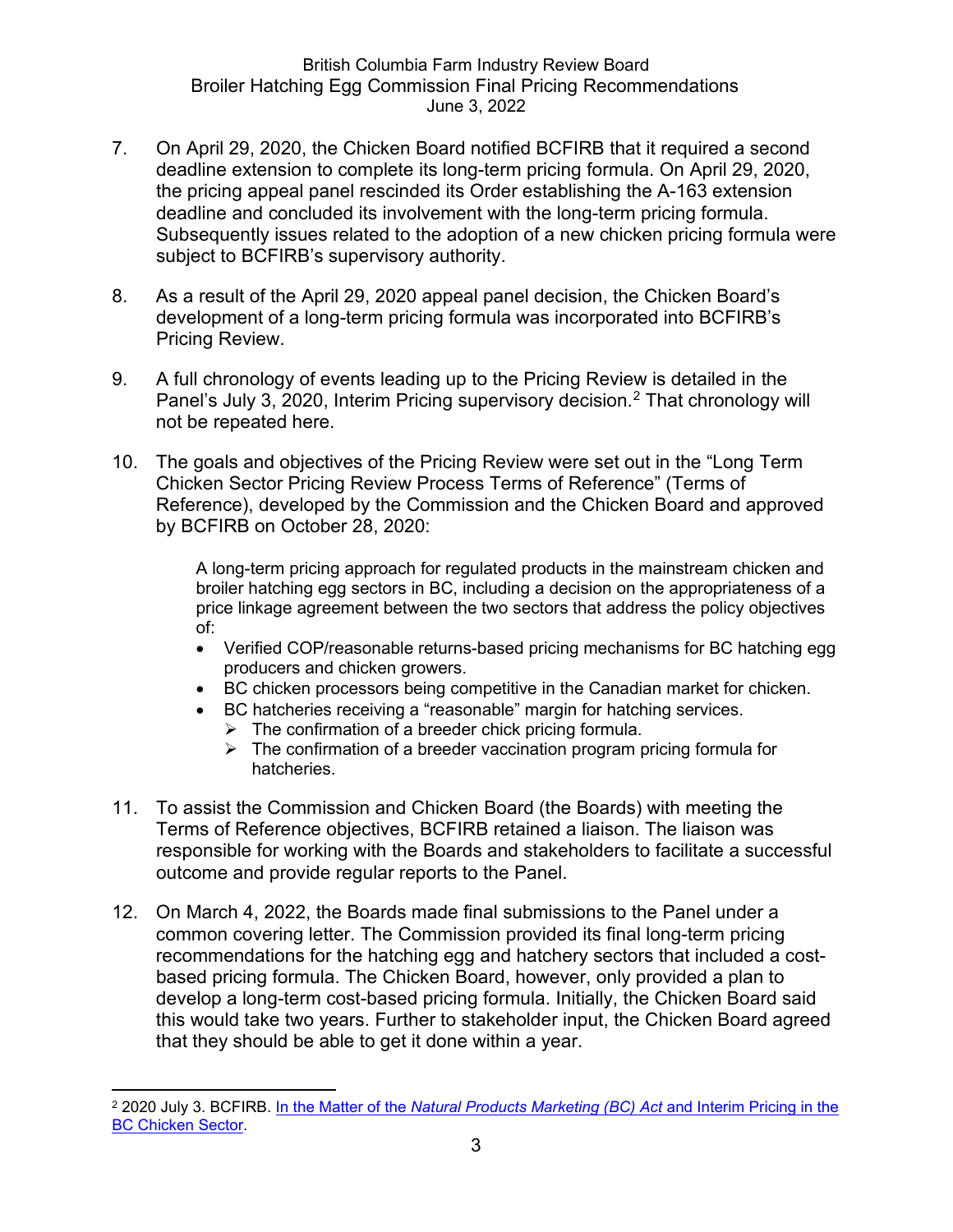- 13. The Boards stated their submissions followed on intensive internal deliberations (separately and jointly), and extensive stakeholder consultation. The Boards further stated their submissions represented the best way forward for all industry stakeholders by delivering pricing stability to support orderly marketing.
- 14. On April 12, 2022, the Panel met separately with the Commission and the Chicken Board to discuss the March 2022 submissions.
- 15. The Commission reported to the Panel that it is prepared to implement its pricing recommendations, including its cost of production pricing formula, starting in period A-178 (August 28, 2022 to October 22, 2022).
- 16. The Chicken Board indicated to the Panel its next step is to start working on developing a verified grower cost and reasonable returns-based pricing formula. In the Chicken Board's view, it thought it could not proceed with developing a longterm pricing formula without the Panel's prior approval. In accordance with the Terms of Reference, the Panel confirmed at the April 12, 2022 meeting its support in principle of a "reasonable returns-based pricing formula" to the Chicken Board and encouraged it to quickly issue a Request for Proposal for a consultant to undertake the work.
- 17. In its March 4, 2022 submission, the Chicken Board indicated that there would be verifiable data, third-party verification and that the Chicken Board would actively engage stakeholders during the process to achieve a successful outcome. The Chicken Board informed the Panel that its long-term pricing formula would take into consideration grower efficiency and processor competitiveness.
- 18. On April 28, 2022, the Panel wrote to the Boards and stakeholders stating that despite the Chicken Board having not yet developed a long-term pricing formula, the Panel was prepared to consider moving forward with the Commission's pricing recommendations. The recommendations were summarized in the letter as follows:
	- a) Use a rising floor to the efficient New (2020) Cost of Production (COP)-derived recovery, over X periods. The proposal recommends starting at 95.0% and increasing 0.5% per pricing period to reach an efficient producer.[3](#page-3-0) The linkage calculation will be used to ensure that the Commission's price is not significantly impacting (negatively) the supply chain for external reasons such as a dramatic increase to broiler feed that may have otherwise hit a pricing guardrail.
	- b) That the hatchery margin be increased by 1.75 cents within the context of the COP Based Pricing Model being implemented.
	- c) Crystallization of the breeder chick margin at a rate of 1.25 cents per saleable chick, approximately one-half of the implied 2.37 cent margin within the system

<span id="page-3-0"></span><sup>&</sup>lt;sup>3</sup> This means that the COP will be used for the purposes of pricing using a phase-in schedule suggested by the Commission on page 104 of its March 4, 2022, submission.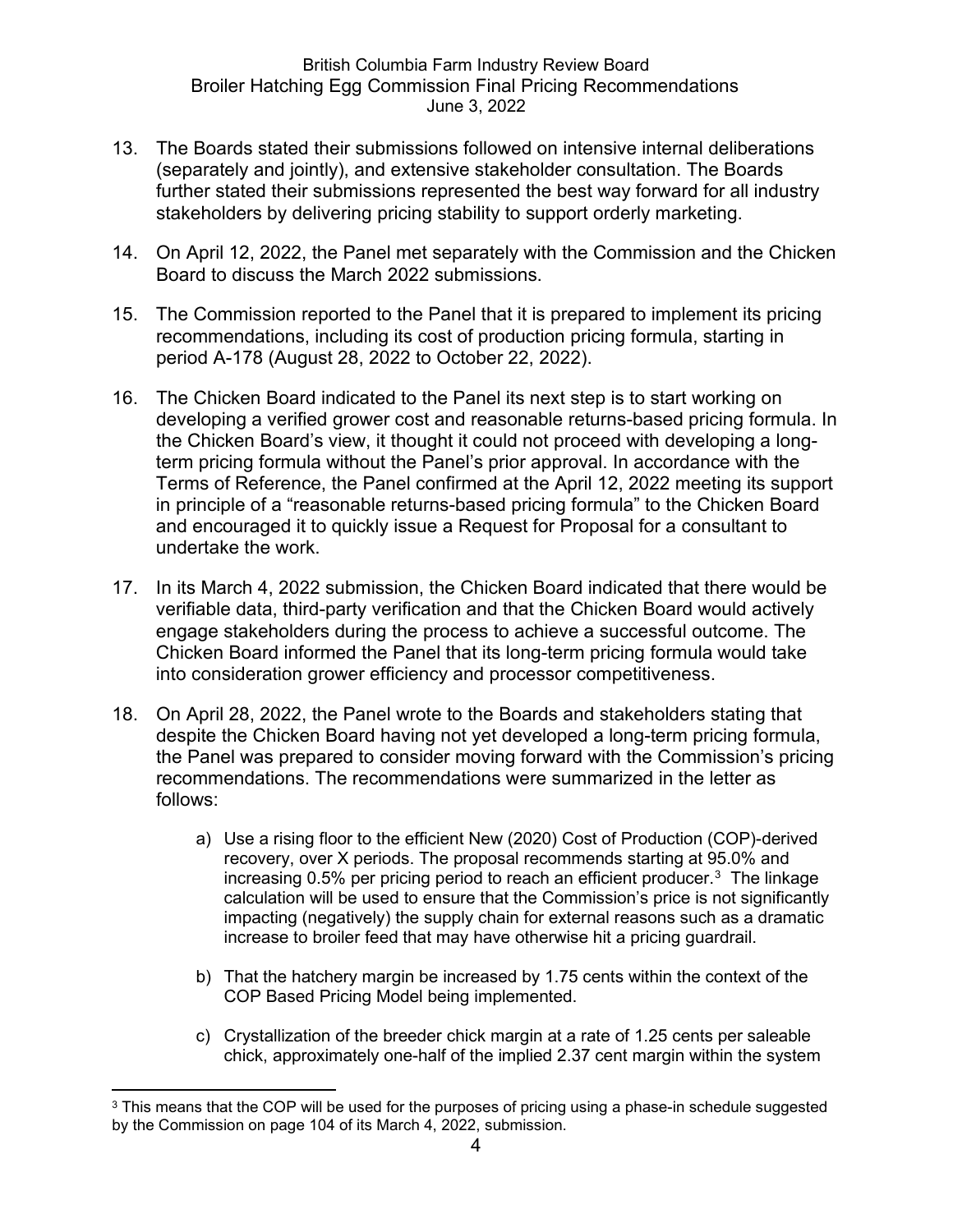currently. This would be an approximate crystallization of a 10.5% breeder chick margin. Combining this with hatchery margin request would equal a net hatchery margin increase of 3.0 cents (1.25 cent breeder chick margin cost translation + 1.75 cent hatchery margin increase). This reflects the agreement reached by the Commission Sub-Committee.

- d) The workplan for the vaccination input is already in progress. A final report will be circulated to stakeholders shortly for their final comments and then the vaccination program price will be finalized and input into the COP.
- 19. On May 10, 2022 the Panel invited written submissions from the BCCGA, the BC Egg Hatchery Association (BCEHA), the BC Hatching Egg Producers' Association (BCHEPA) and the PPPABC on the following question:

What, if any, outstanding sound marketing policy considerations should the Panel take into account before accepting the Commission's recommendations - prior to the Chicken Board completing its long-term pricing formula? Please provide a SAFETI based rationale.

- 20. The Commission was invited to make a closing submission by May 13, 2022.
- 21. The Panel received a submission from the PPPABC and a closing submission from the Commission.

#### **Issues**

- 22. Do the Commission's final pricing recommendations accord with sound marketing policy?
- 23. Is it sound marketing policy for the Commission to implement its final pricing recommendations in advance of the Chicken Board reaching its final pricing recommendations?

#### **Legal Authorities**

- 24. Under s. 7.1 of the *Natural Products Marketing (BC) Act* (*NPMA*), BCFIRB is responsible for the general supervision of all marketing boards and commissions in the province, including the Chicken Board. Section 7.1(2) of the *NPMA* provides for this supervisory authority to be exercised "at any time, with or without a hearing, and in the manner [BCFIRB] considers appropriate to the circumstances".
- 25. Under s. 9 of the *NPMA*, BCFIRB "has exclusive jurisdiction to inquire into, hear and determine all those matters and questions of fact, law and discretion arising or required to be determined by [BCFIRB] under [the *NPMA*]".
- 26. The Commission has the authority to regulate the price of regulated products under section 8 of the British Columbia Broiler Hatching Egg Scheme.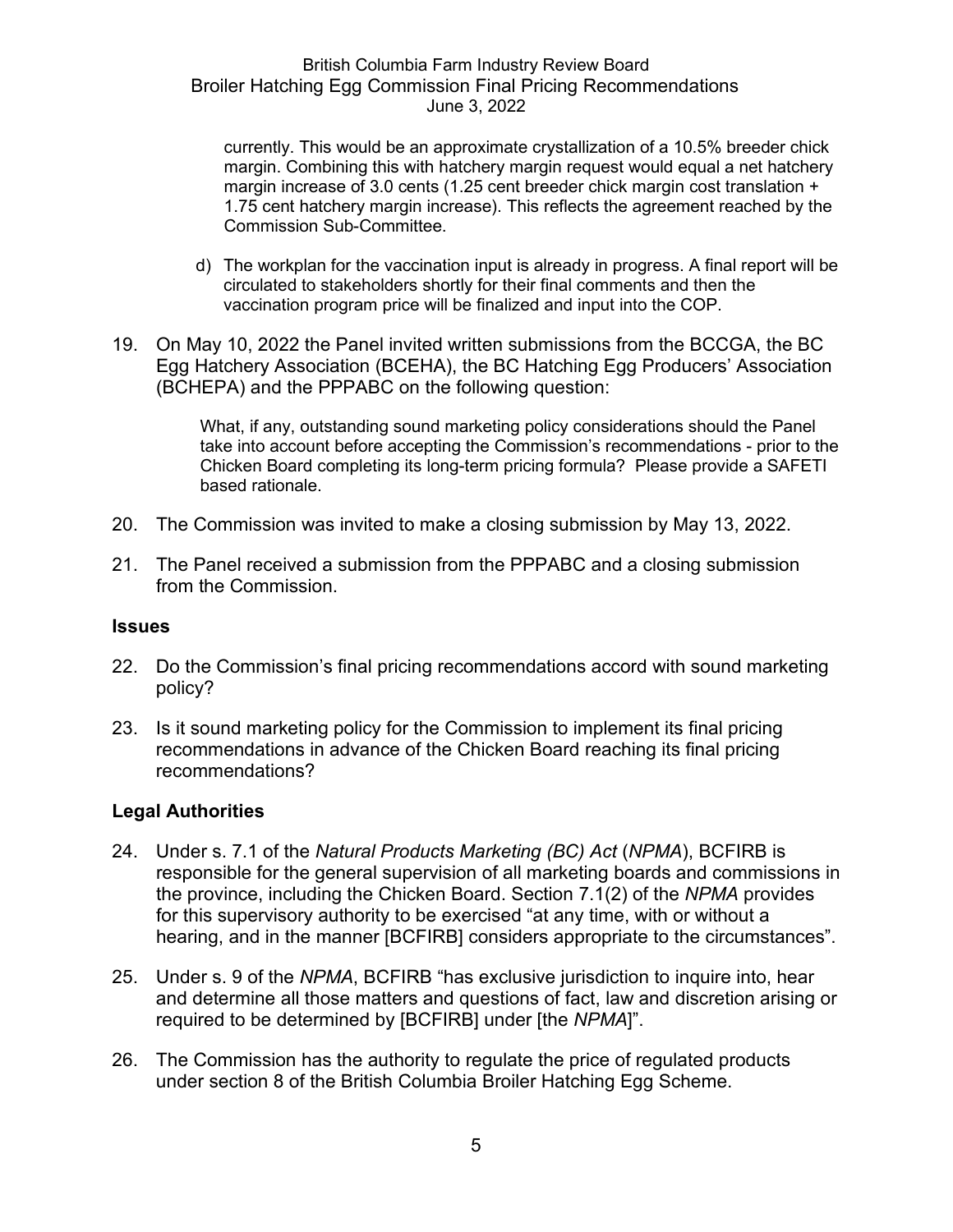# **Commission Process**

- 27. BCFIRB expects BC's commodity boards, including the Commission, to use SAFETI-based[4](#page-5-0) processes in decision making. Prior to making its March 4, 2022 submission to the Panel, the Commission's process included:
	- a) engaging in consultations and discussions with the BCBHEPA, BCEHA, the BCCGA, and the PPPABC on pricing issues since April 2018;
	- b) contracting with Serecon Inc. (Serecon) in October 2020 to carry out independent analyses on key questions using a stratified, structured survey process to update and validate costs of producing hatching eggs in BC that considered both cash and opportunity costs for producers;
	- c) working with Serecon and stakeholders extensively on the development of its long-term pricing model since October 2020;
	- d) ensuring that the new cost of production model is fully transparent and defensible by engaging MNP LLP (MMP) to conduct a thorough third-party review of the cost of production in consultation with Serecon. The MNP report and Serecon responses were included in the Commission's submission to BCFIRB;
	- e) obtaining specific feedback on its final draft long-term pricing recommendations from all stakeholders in February 2022, and then demonstrated it considered that feedback;
	- f) obtaining feedback and the position of the Commission's Pricing and Production Advisory Committee (PPAC) on the long-term pricing recommendations on February 10, 2022; and
	- g) working very closely with the Chicken Board on evaluating the potential impacts of its pricing proposal on downstream stakeholders, commencing with the broiler (day-old) chick price.

# **Analysis**

- 28. As established in the Terms of Reference, the intent of the Pricing Review was to establish joint long-term pricing structures for the chicken and hatching egg sectors. A supply chain approach to long-term pricing supports industry stability and competitiveness and builds a value chain approach to business.
- 29. The Panel now finds itself in the position of considering whether it is sound marketing policy to move forward step-wise on supply chain long-term pricing for the hatching egg sector alone. The Commission reports it is ready to implement its

<span id="page-5-0"></span><sup>4</sup> Strategic Accountable Fair Effective Transparent Inclusive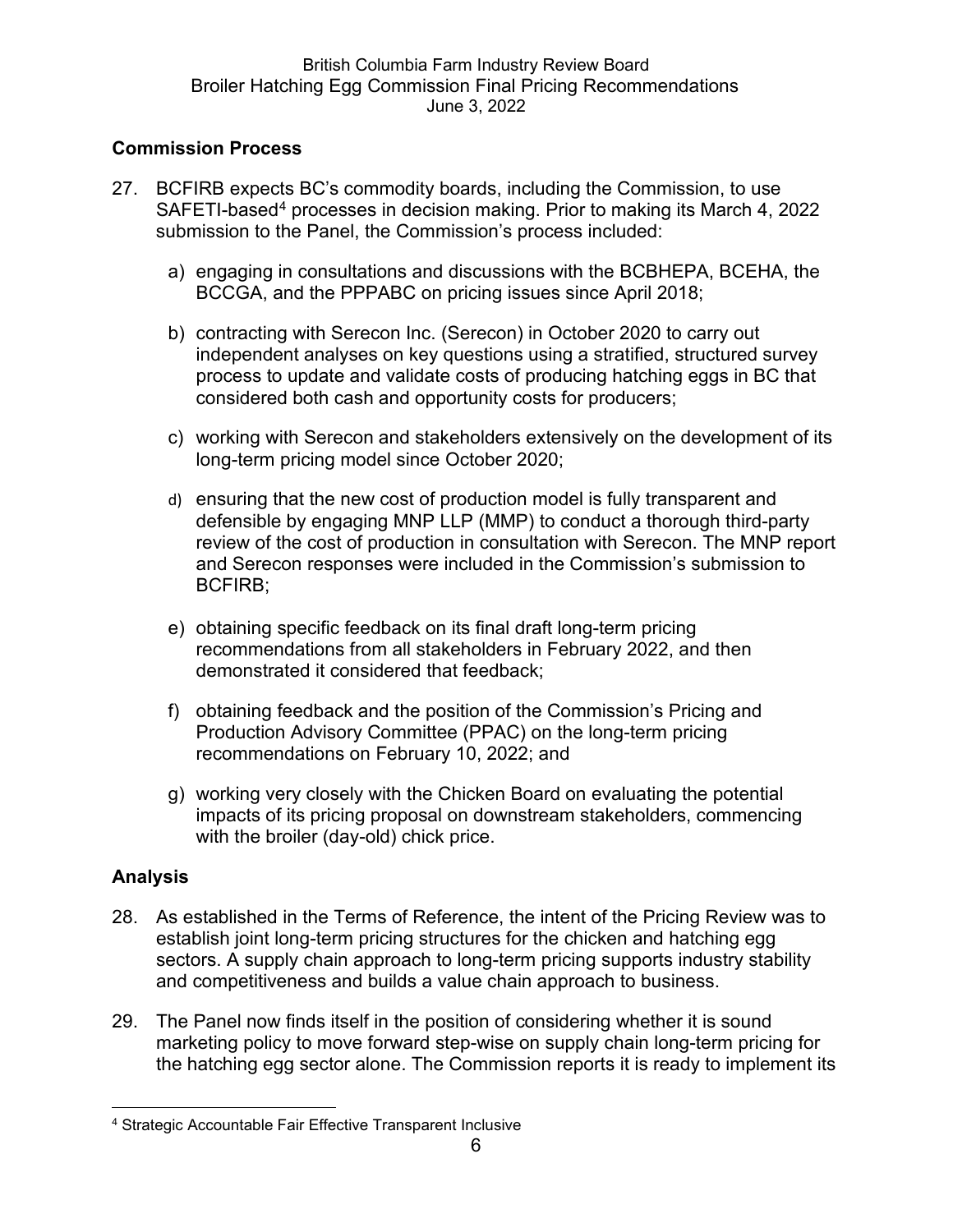final pricing recommendations, while the Chicken Board is proposing a plan to reach a final pricing formula recommendation in approximately a year. This situation has arisen despite the extensive time and resources committed to these issues since spring 2020.

- 30. The Commission recommends a cost of production formula based on a reasonable return to mainstream producers. The Commission's intent is to use a similar approach to specialty production pricing. A hatchery margin increase was agreed to, and plans have been established to build a cost-based hatchery pricing model by 2023 based on reasonable returns. Crystallization of a breeder chick margin was achieved, and a work plan is in progress on vaccination program pricing as an input to the cost of production formula.
- 31. The new formula has mechanisms to address rising input costs. If returns prove to be insufficient, costs will be indexed on a period-by-period basis. Should new costs arise, the Commission and its PPAC will consider them. The new cost(s) would then either be borne by the producer, reflected in the formula as an added cost, or covered by Commission levies.
- 32. The Commission notes that achieving producer efficiencies is critical to BC as a high-cost production province. As costs rise and margins come under pressure, efficiencies are key to all members of the value chain. Because of this, efficiency incentives are built into the formula.
- 33. Finally, the Commission reports that the cost of production pricing formula will be adjusted and updated over time. For example, the labour survey component is scheduled to be updated in 2023.
- 34. In its March 13, 2022 final submission, the Commission clarified that it would compare the price resulting from its new production-cost-based pricing formula with the price that would have been set under the price linkage agreement for two periods post-implementation. The phased-in approach, on a period-by-period basis, provides opportunity for the Commission to review the pricing increments timeline should evidence be presented that warrants such an action. The PPACs continue to have a role in forwarding pricing issues at their own initiative.
- 35. The Panel acknowledges the level of focused work, effort, problem-solving and collaboration shown by the Commission over the past two years, working with the stakeholders, Chicken Board and Serecon to develop its long-term pricing recommendations. The Panel appreciates this work required a large commitment of time, focus and resources. The ongoing global pandemic, the summer 2021 heat dome, and the winter 2021 atmospheric rivers and catastrophic flooding made this work all that much more difficult to complete.
- 36. A phased-in implementation approach allows the supply chain to adjust to the Commission's pricing changes and the Commission and Chicken Board to quickly identify and address any significant issues that may arise within their respective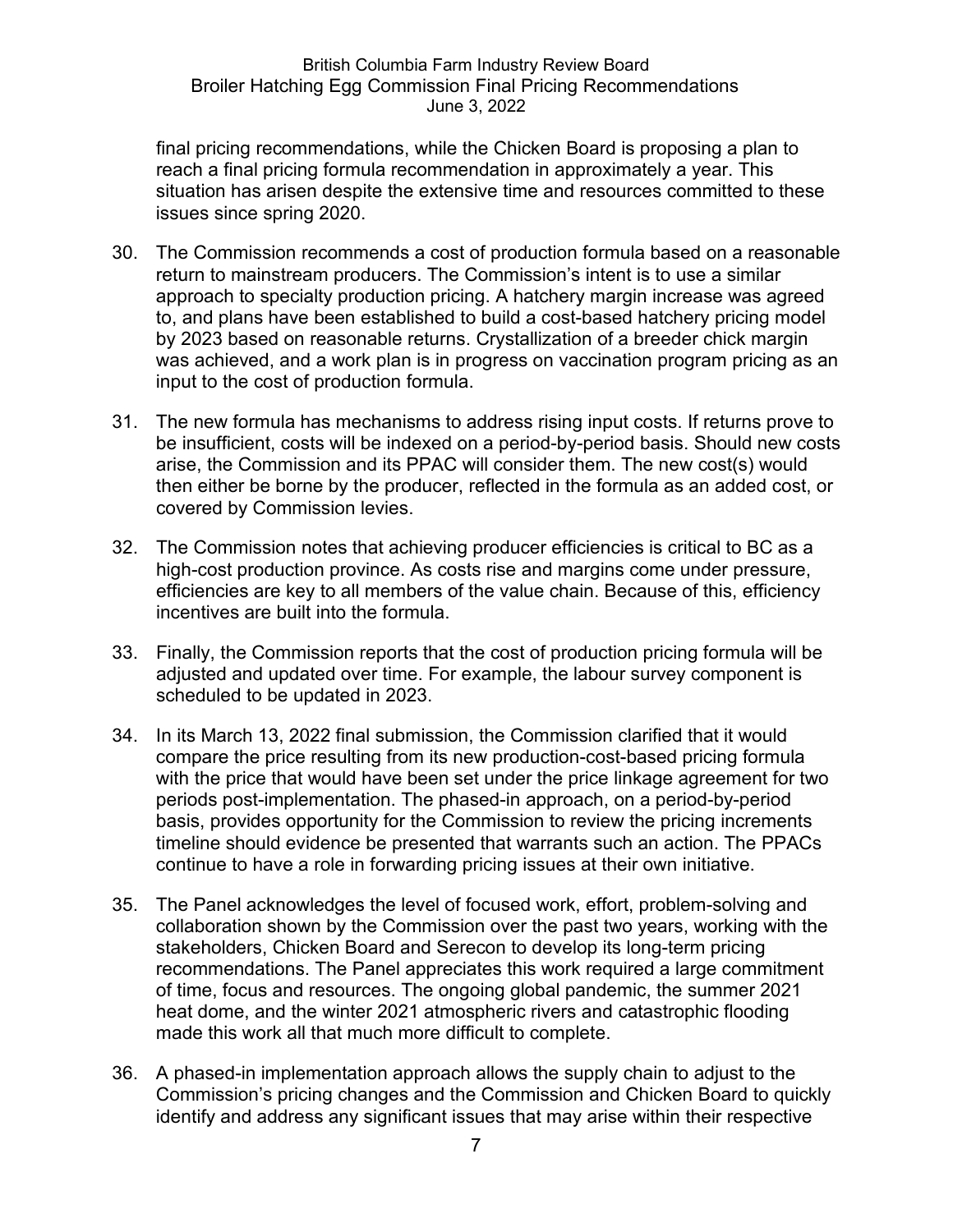pricing jurisdictions. It also starts to address the long-standing hatching egg producer cost of production recovery issues without an abrupt pricing change that could cause disruptive supply chain impacts.

- 37. In its April 12, 2022 meeting with the Panel, the Chicken Board verbally acknowledged the extensive work done by the Commission and indicated its support for the implementation of the Commission's recommendations over the next few months.
- 38. The Commission reports (March 4, 2022) that the BCEHA supports the recommendations, and the new approach is seen as instrumental to a cost-based system supporting hatcheries.
- 39. In its May 10, 2022 submission, the PPPABC argues that approving the Commission's pricing recommendations now – before the Chicken Board has completed its long-term pricing work – fails to meet the Review's mandate and is not sound marketing policy. It argues there is substantive industry risk to introducing a fundamental shift in pricing while the Chicken Board continues to use an interim pricing formula. This is of particular concern given that the Commission has not analyzed the impact of the new formula on the Chicken Board's interim formula, including the guardrails, grower returns and processor competitiveness. Its position is that a full analysis on grower returns and processor competitiveness is not possible until the Chicken Board completes its long-term pricing formula.
- 40. PPPABC points to turbulent times with rising feed prices, avian influenza, chick shortages and the Russia/Ukraine war. These events are impacting pricing, making it difficult to forecast formula change impacts. Sound marketing policy requires pricing changes be introduced during a time of relative stability to allow price change impacts to be monitored and evaluated. As a result, it argues, the Commission's pricing recommendations should be implemented at the same as the Chicken Board's final pricing recommendation.
- 41. In its May 13, 2022 final reply, the Commission states it fulfilled its legal and sound marketing policy responsibilities to the BC hatching egg stakeholders and as the first instance regulator under the BC Broiler Hatching Egg Scheme. It takes the position that it has laid a foundation for certainty and stability in the hatching egg sector which foundation the Chicken Board can build upon in developing its pricing formula as per the Review objective. As such, the Commission argues implementation of its pricing recommendations should not be delayed pending the Chicken Board achieving its final long-term pricing recommendation. Further delay would only serve to undermine the Commission's regulatory credibility and defer necessary efficiency improvements in the hatching egg sector to the detriment of the entire supply chain.
- 42. The Commission reports it has established safeguards for sound marketing policy. It commits to continuing to compare the new formula price with the price linkage price for two periods following implementation. Period by period implementation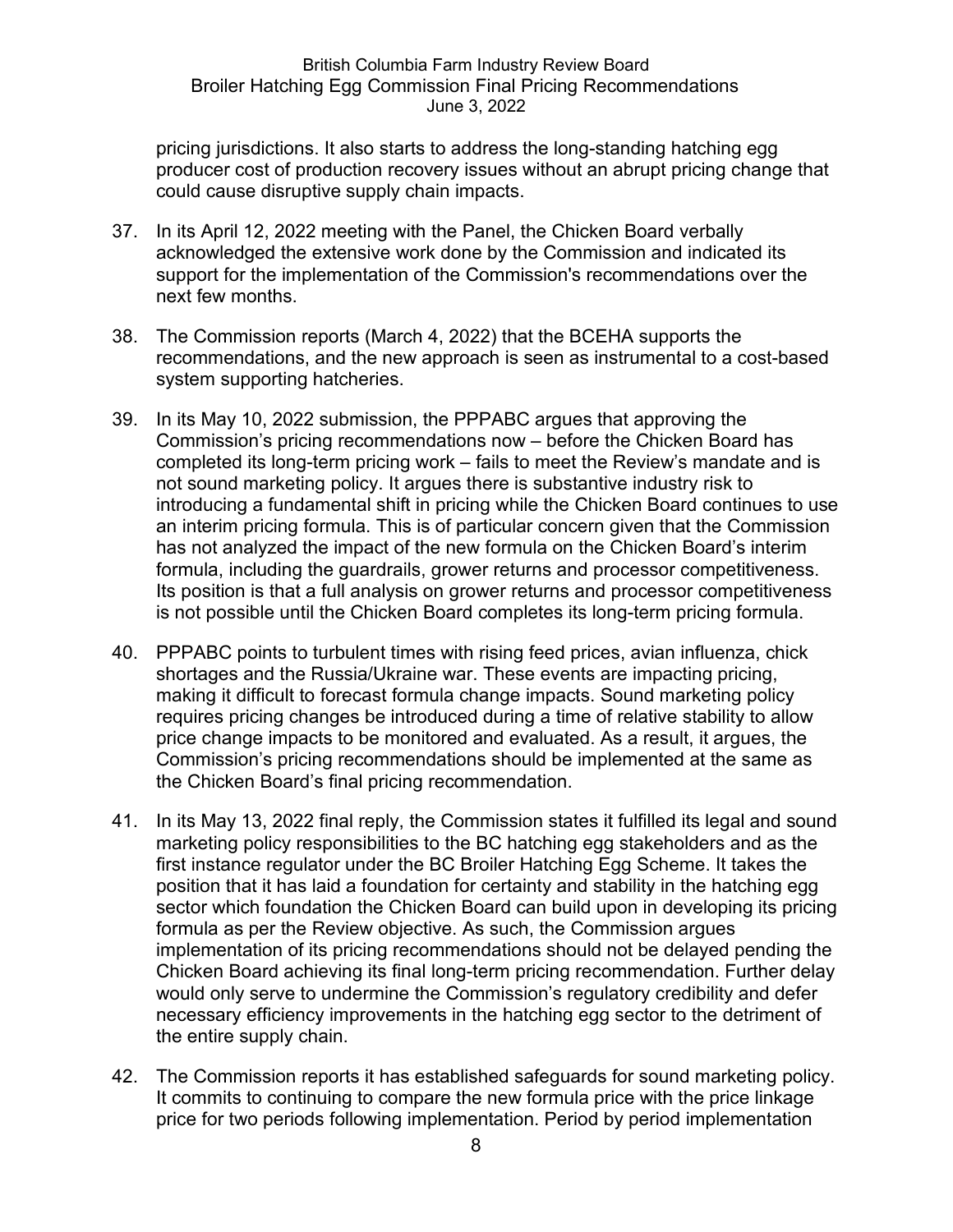will allow the Commission to review whether there is sufficient evidence for alternative pricing. The PPAC's also remain free to bring forward pricing issues at their own initiative. Under the recently signed Memorandum of Understanding, the Commission and Chicken Board agreed to engage regularly and constructively on pricing and other issues of concern.

- 43. The PPPABC opposition to BCFIRB proceeding to implement the Commission's pricing recommendations in advance of the Chicken Board's recommendations are based on generalized, unsupported concerns regarding potential negative impacts on Chicken Board interim pricing and - in turn - processor competitiveness. Significantly, the PPPABC does not identify any specific flaws or concerns with the Commission's pricing recommendations that signal the need for revision or delay.
- 44. The Panel agrees with the PPPABC that the sectors are operating in difficult and uncertain times, adding further challenges to an already complex and fraught pricing development process. However, the Panel does not agree that it is sound marketing policy to delay finalizing all long-term pricing until such time as there is "relative industry stability" and the Chicken Board has a final pricing recommendation.
- 45. PPPABC appears to forecast that once the Chicken Board makes its final pricing recommendation - a year or more down the road - that there will be fewer industry pressures and a comprehensive cross-sector impact analysis will be possible in some reasonable timeframe. The Panel is not as optimistic that this ideal or "quiet time" will ever occur. The PPPABC has clearly expressed its concern about the lack of industry stability during the Pricing Review. In the Panel's view, further extending the Review to allow for a cross-sector evaluation incorporating the Chicken Board's final pricing recommendation at some yet-to-be determined date will do little or nothing to contribute to industry stability over the time needed to complete this work.
- 46. Departing from the price linkage agreement is a significant change from how pricing is done in the hatching egg sector and it is understandable why supply chain members would be very concerned about such a change. This is particularly so given that the linkage has been in place since the 1990's and has played a critical role in supply chain stability. However, the Commission has a clearly established a step wise implementation plan, provided analysis of price comparisons between the recommended cost of production formula and the price linkage, and considered impacts on the supply chain.
- 47. While the Panel also agrees with the PPPABC that the intent of the Pricing Review was to achieve final concurrent long-term pricing recommendations from both Boards, that is not the situation BCFIRB and the Boards find themselves in today. Despite two years of work, the Chicken Board is simply not in a position to make a recommendation. As such, BCFIRB, the two regulators and stakeholders must look at the current circumstances and decide what is the best decision now to promote industry stability and success going forward.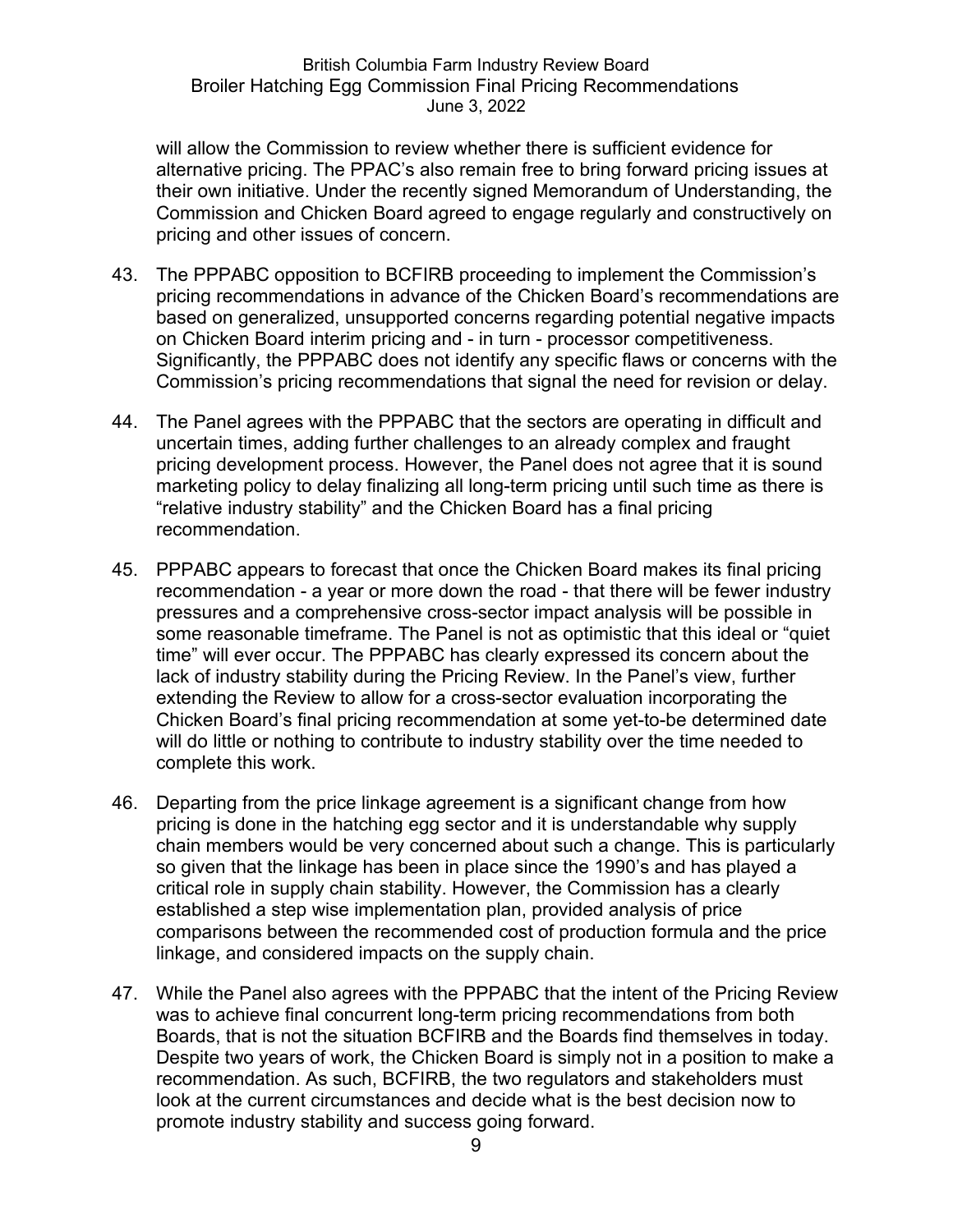- 48. In previous submissions and correspondence, PPPABC expressed concern that unless BC chicken sector prices remain linked to the Ontario live price, BC processors would be at a competitive disadvantage. If the Commission sets its price using a cost of production formula, rather than through the current price linkage agreement with the Chicken Board, PPPABC fears that BC chicken sector prices will in part become "disconnected" from Ontario.
- 49. In its March 2022 final recommendations, the Commission acknowledged pricing's critical connection to Ontario and the need for sustaining processor competitiveness. In the Commission's view, continuing to lock the BC chicken industry into pricing off Ontario is no longer sound marketing policy. The Commission maintains that setting a regulatory price for the BC hatching sector based on an Ontario price through the price linkage agreement may not reflect actual costs in BC. Combined with the continued payment of premiums by processors to BC chicken growers over and above the Chicken Board minimum price - which premiums are not accounted for in any formula - the Commission no longer believes the current approach to pricing is sustainable.
- 50. The Panel agrees with the Commission. Currently, BC processor competitiveness is taken into account through the Chicken Board's use of interim price formula guardrails. The Chicken Board's proposed long-term cost-based pricing development plan includes development of processor competitiveness indicators. The Panel agrees in principle that the use of processor competitiveness indicators could be a more effective solution than the current price linkage agreement.

### **Findings**

- 51. The Panel is satisfied that the Commission carried out a SAFETI-based analytical and stakeholder consultation process. Stakeholder input and concerns received directly and through comprehensive roundtable processes were considered and responded to by the Commission. The Commission strategically, and accountably, balanced significant competing interests. Development of the recommendations considered all segments of the regulated supply chain.
- 52. The Commission's cost of production formula is based on structured producer surveys and third-party verification. It considers BC's production context and the supply chain by building in producer efficiency incentives.
- 53. Immediate implementation of a hatchery margin increase followed by scheduled development of a cost-based pricing formula for chicks is effective and strategic.
- 54. The cost of production formula is transparent, replicable, and defensible. It was developed using an extensive stakeholder review and feedback process.
- 55. The Panel finds the Commission's pricing recommendations are sound marketing policy.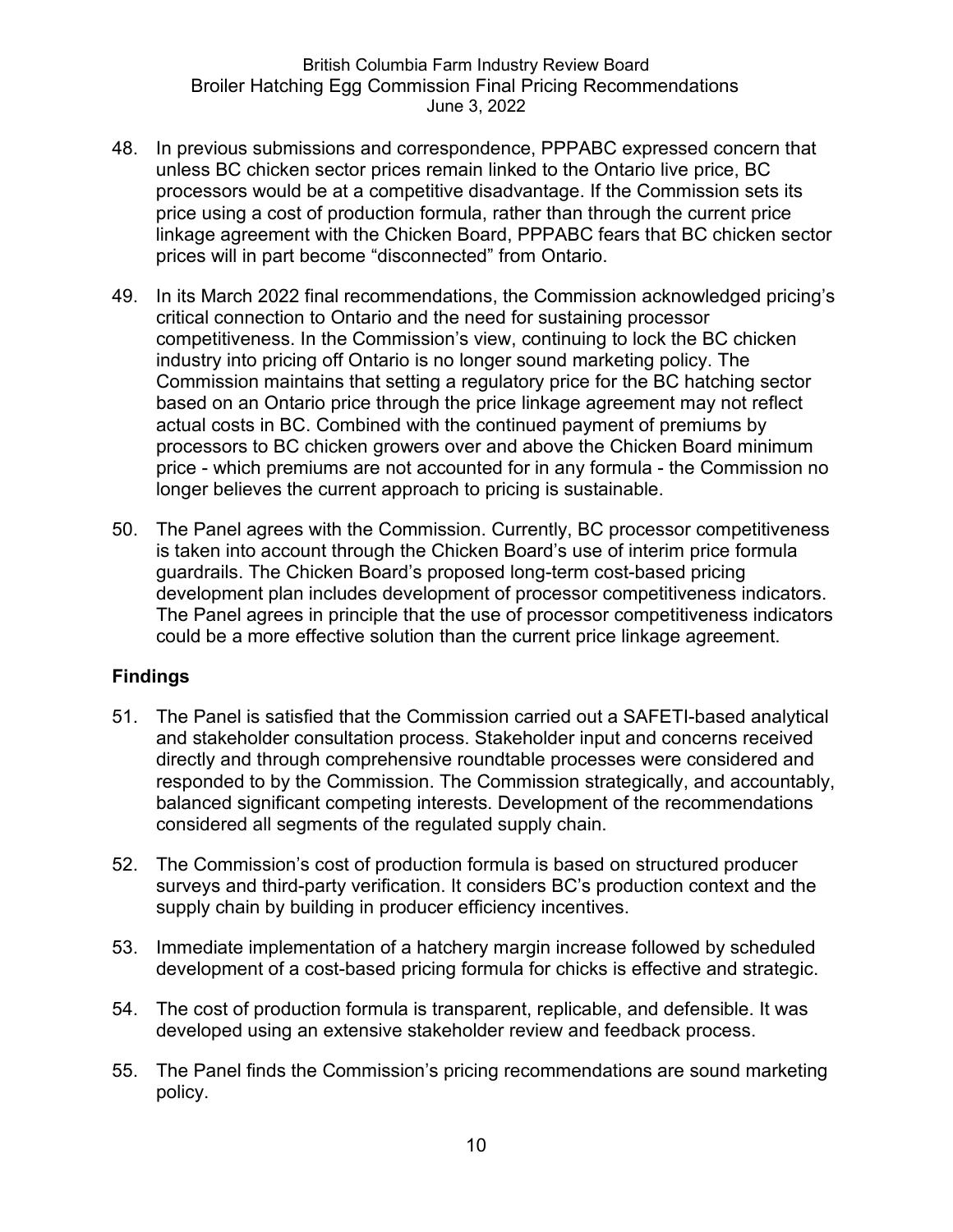- 56. The Panel is satisfied it is sound marketing policy for the Commission to implement its pricing recommendations prior to the Chicken Board making its own recommendations. The Commissions pricing recommendations represent a significant advancement in promoting industry stability. It is not consistent with sound marketing policy to delay implementation of the Commission's recommendations based on the Chicken Board's failure to concurrently reach a recommendation. Particularly when the reasons for the delay remain unclear to the Panel.
- 57. It remains critical for effective, strategic and accountable long-term pricing that measures of fair producer and grower returns and processor competitiveness are established and based on transparent, verifiable data.
- 58. The Panel continues to support in principle the Chicken Board's proposed costbased approach to long-term pricing as it aligns with the Terms of Reference.

#### **Decision**

- 59. The Panel gives approval to the Commission to implement its long-term pricing recommendations on the following conditions:
	- a) The Commission give one production period implementation notice to the Chicken Board, stakeholders, and BCFIRB; and,
	- b) The Commission follow the graduated process for implementation established in the March 4, 2022 submission.
- 60. The Commission will provide an implementation progress report to BCFIRB by December 16, 2022.
- 61. On an on-going basis, the Commission will monitor implementation impacts on hatching egg producers and hatcheries; and, through the Chicken Board, implementation impacts on chicken growers and processors.
- 62. The Commission and Chicken Board are to collaborate as necessary to ensure any significant implementation impacts are duly considered and mitigated as appropriate.